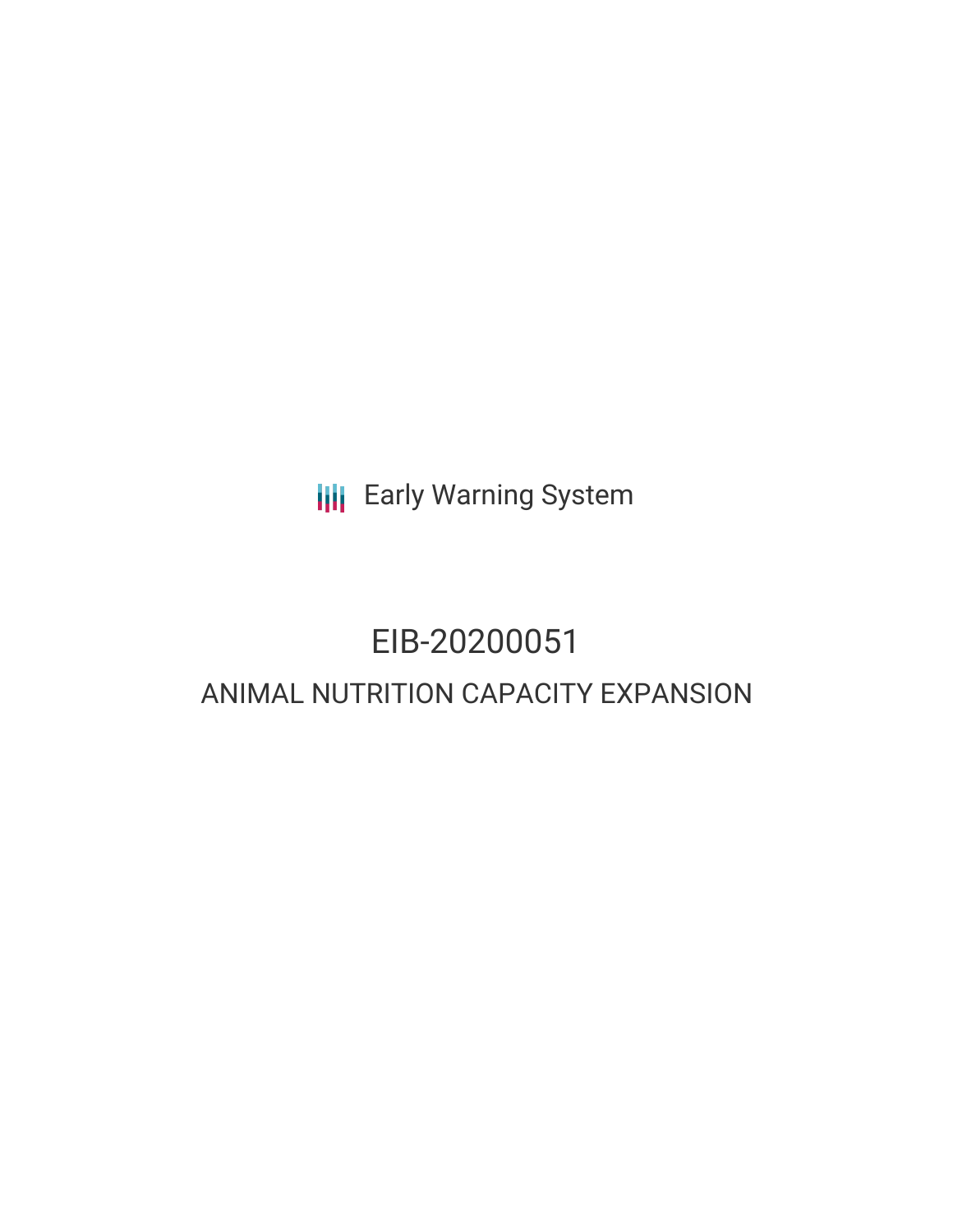

### **Quick Facts**

| <b>Countries</b>               | Spain                          |
|--------------------------------|--------------------------------|
| <b>Financial Institutions</b>  | European Investment Bank (EIB) |
| <b>Status</b>                  | Approved                       |
| <b>Bank Risk Rating</b>        | U                              |
| <b>Voting Date</b>             | 2020-11-25                     |
| <b>Borrower</b>                | <b>ELMUBAS IBERICA SL</b>      |
| <b>Sectors</b>                 | Industry and Trade             |
| <b>Investment Type(s)</b>      | Loan                           |
| <b>Investment Amount (USD)</b> | \$17.88 million                |
| <b>Loan Amount (USD)</b>       | $$17.88$ million               |
| <b>Project Cost (USD)</b>      | $$39.33$ million               |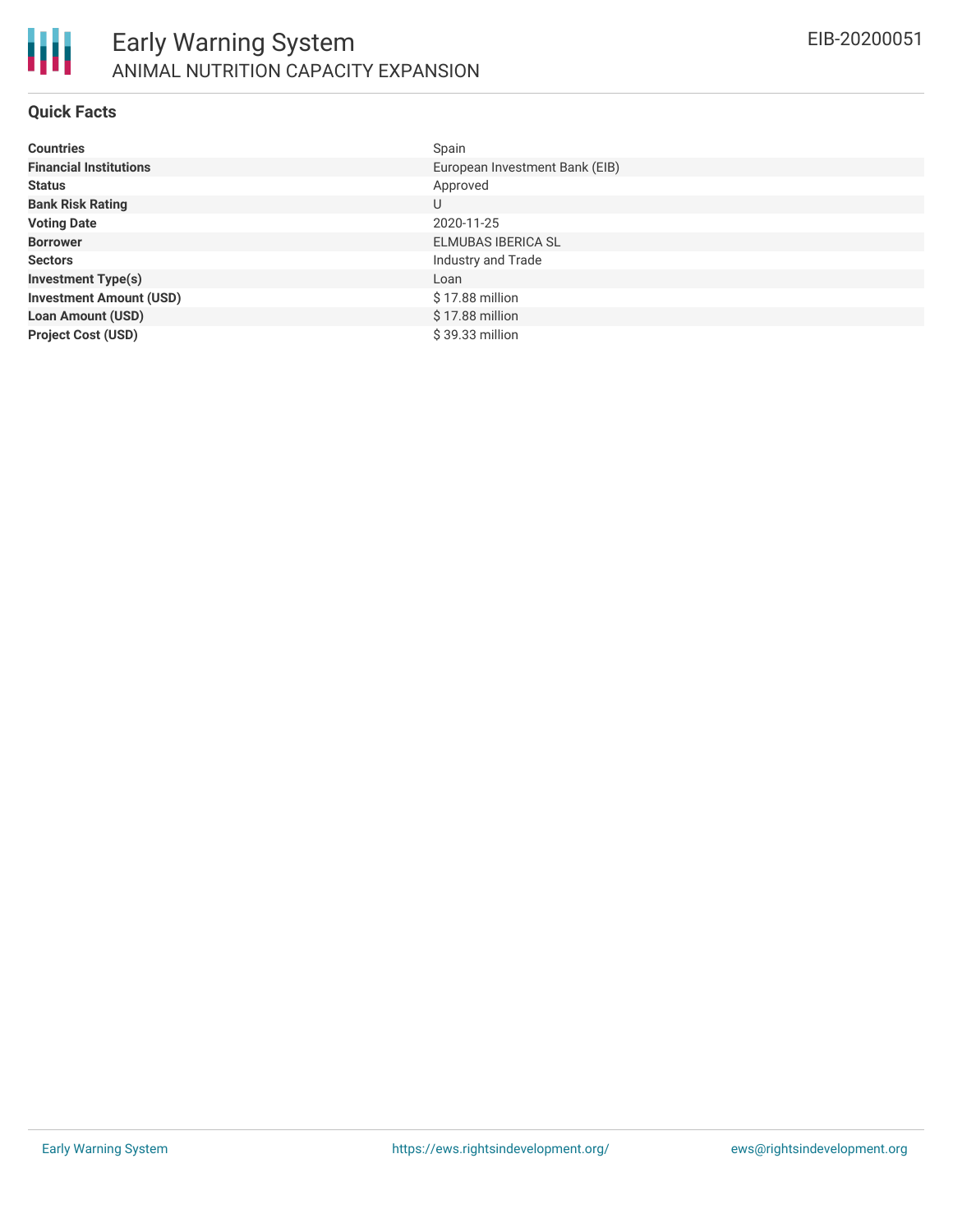

## **Project Description**

According to EIB website, the investment aims to increase competitiveness of its business through the modernisation and expansion of its production process and storage capacity.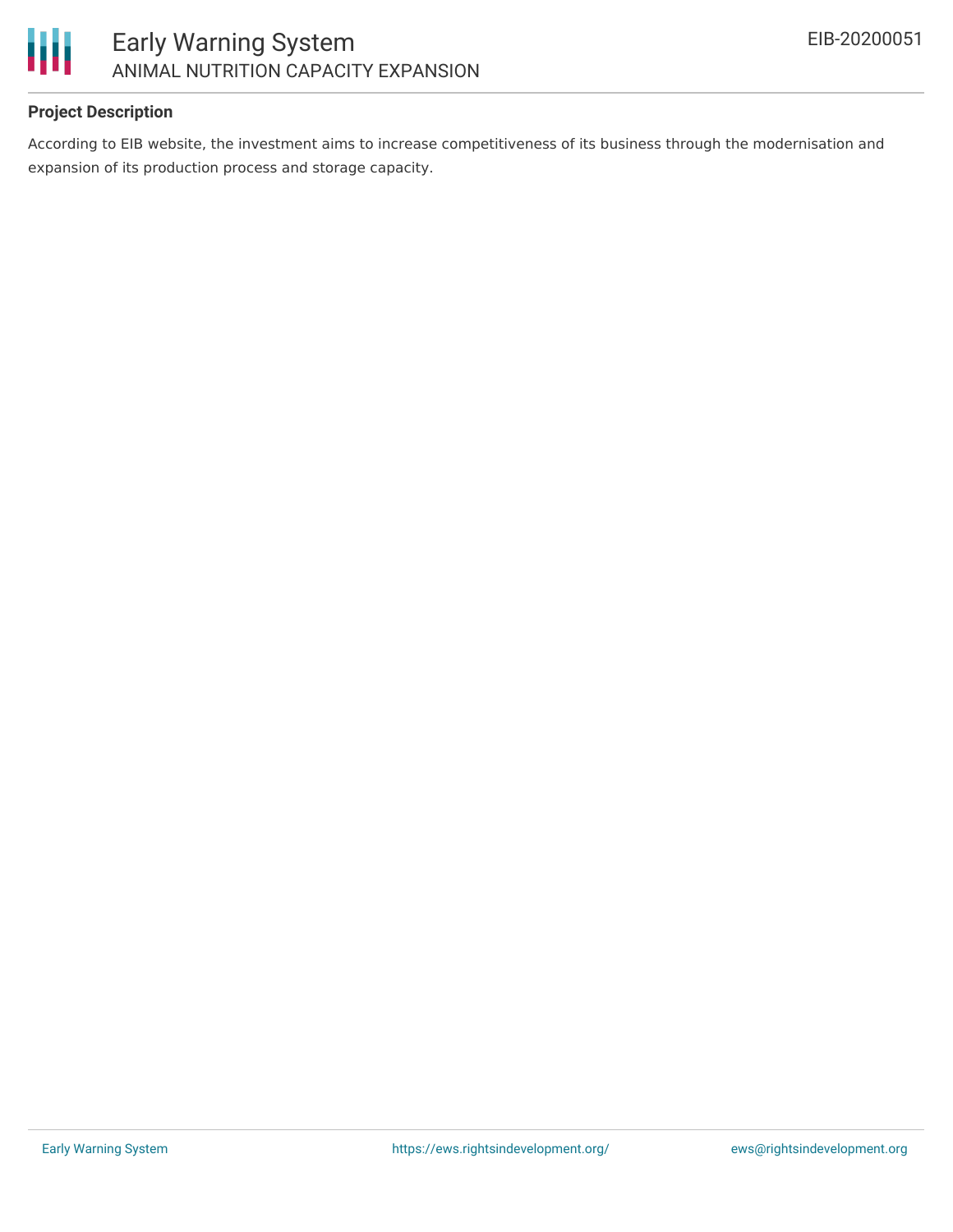

### **Investment Description**

European Investment Bank (EIB)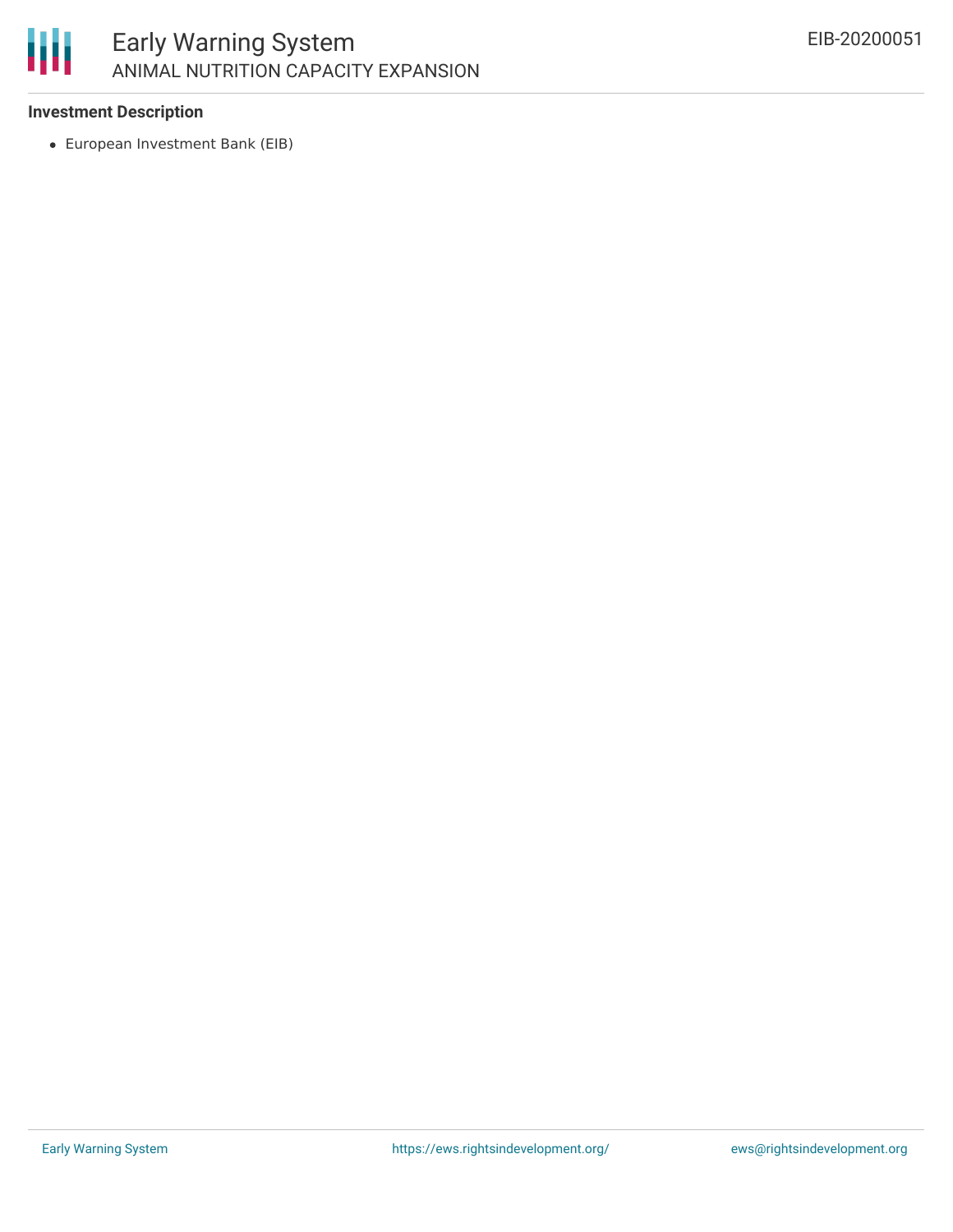

# Early Warning System ANIMAL NUTRITION CAPACITY EXPANSION

| <b>Private Actor 1</b> | <b>Private Actor</b><br>1 Role | <b>Private Actor</b><br><b>Sector</b> | <b>Relation</b> | <b>Private Actor 2</b> | <b>Private Actor</b><br>2 Role | <b>Private Actor</b><br>2 Sector |  |
|------------------------|--------------------------------|---------------------------------------|-----------------|------------------------|--------------------------------|----------------------------------|--|
|                        | $\sim$                         | $\sim$                                | . .             | Elmubas Iberica SL     | Client                         | -                                |  |